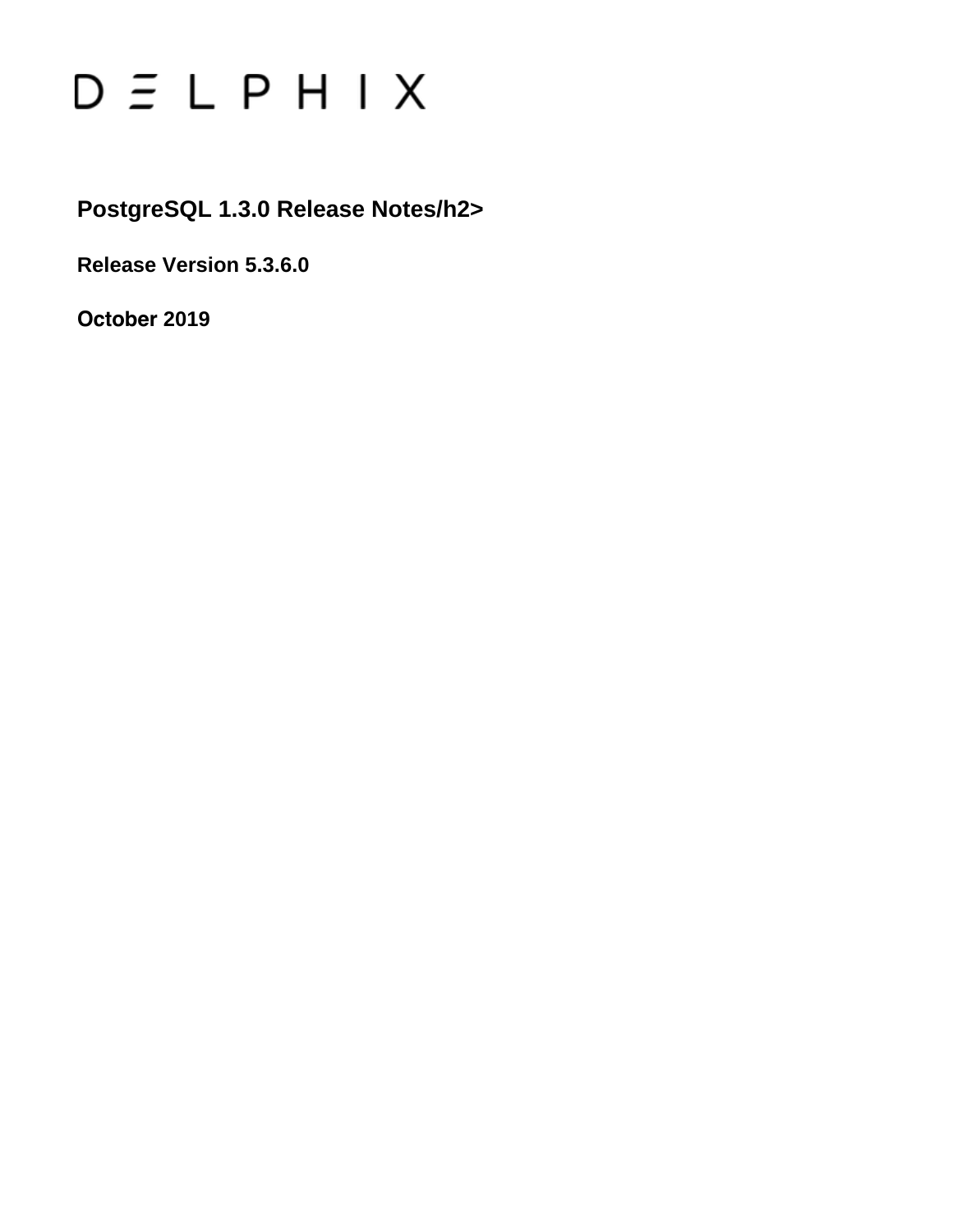PostgreSQL 1.3.0 Release Notes

You can find the most up-to-date technical documentation at:

**[docs.delphix.com](http://docs.delphix.com)** The Delphix Web site also provides the latest product updates.

If you have comments about this documentation, submit your feedback to: infodev@delphix.com

© 2019 Delphix Corp. All rights reserved.

Delphix and the Delphix logo and design are registered trademarks or trademarks of Delphix Corp. in the United States and/or other jurisdictions.

All other marks and names mentioned herein may be trademarks of their respective companies.

Delphix Corp. 1400 Seaport Blvd, Suite 200 Redwood City, CA 94063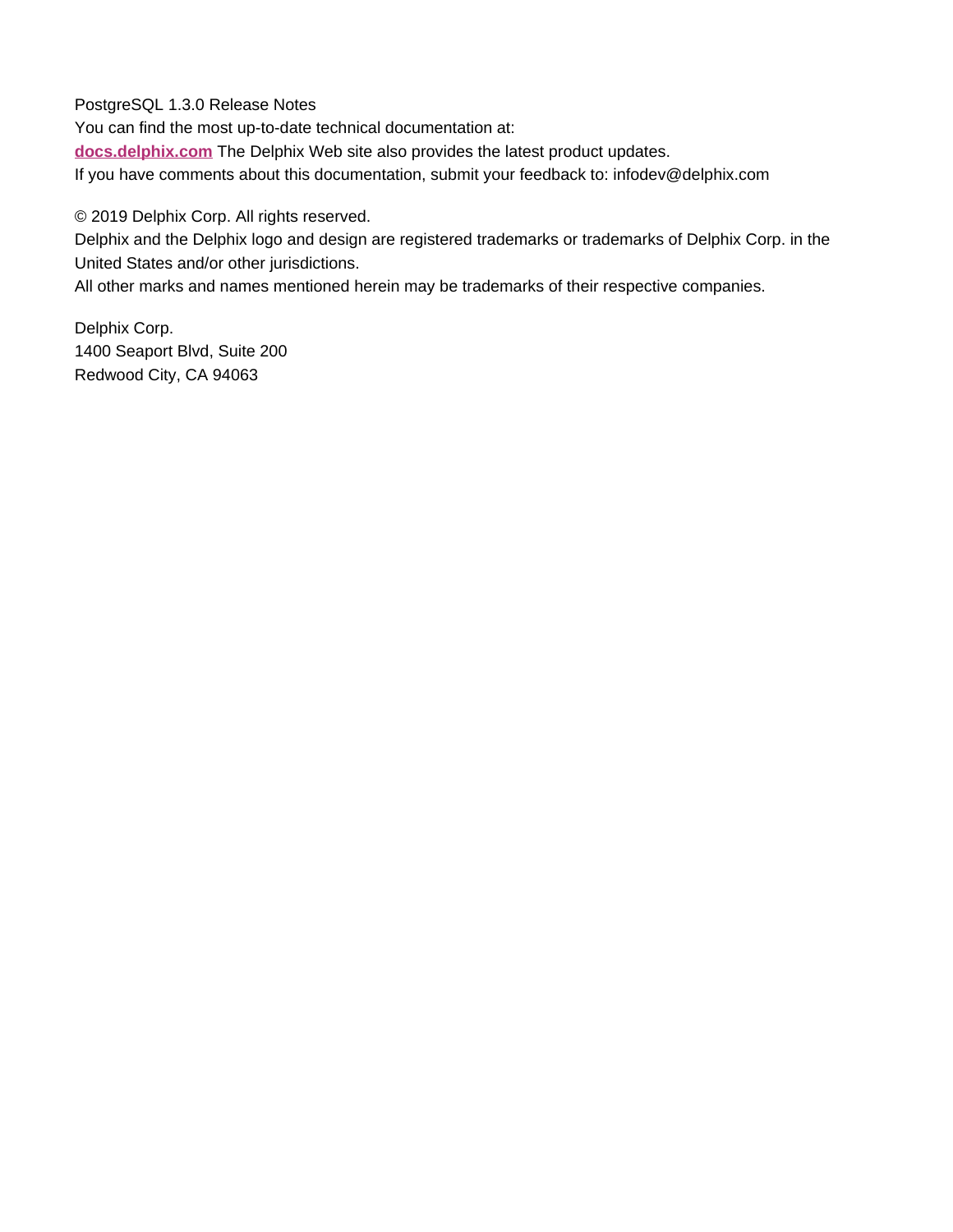# **PostgreSQL 1.3.0 Release Notes**

# **New Features**

No new features included in Postgres Plugin version 1.3.0. This release consists only of bug fixes (listed in this document towards the end).

# **Plugin Installation**

Plugins to support PostgreSQL virtualization are not automatically included in the Virtualization Engine deployment and are installed by Delphix Professional Services or Technical Support. A Support case can be opened requesting installation by following this **[link](http://support-tickets.delphix.com/)**.

# **Migration and Compatibility**

### **Supported Versions**

PostgreSQL Standard Versions:

- PostgreSQL 9.4.x
- PostgreSQL 9.5.x
- PostgreSQL 9.6.x
- PostgreSQL 10.x
- PostgreSQL 11.x

PostgreSQL EDB Versions:

- PostgreSQL 9.4.x
- PostgreSQL 9.5.x
- PostgreSQL 9.6.x
- PostgreSQL 10.x
- PostgreSQL 11.x

### **Supported Operating Systems**

#### **RHEL/CentOS/SLES - PostgreSQL Open Source & EDB**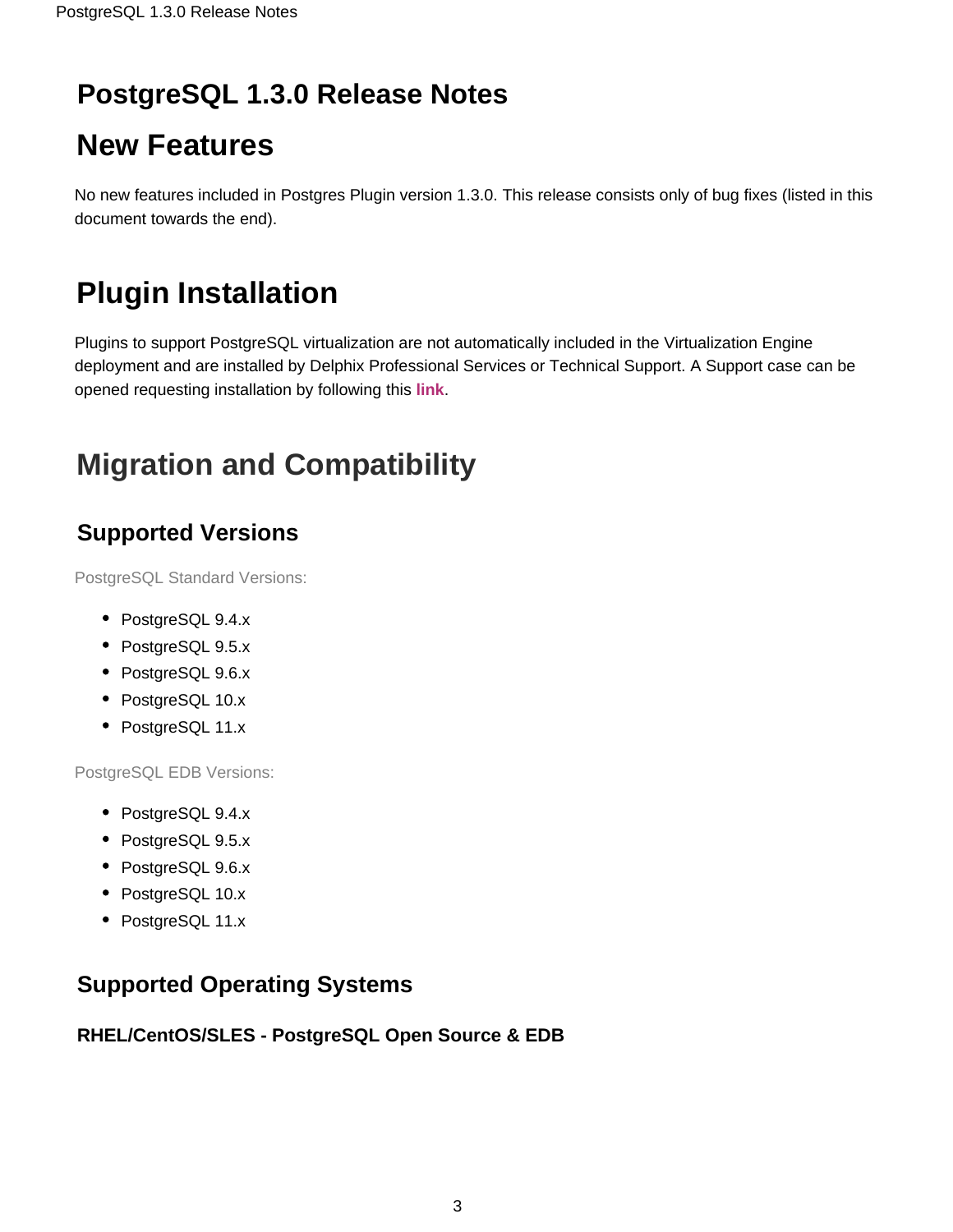|                                         |                                       | <b>PostgreSQL</b>            | <b>PostgreSQL</b>            | <b>PostgreSQL</b>            | <b>PostgreSQL</b>             | <b>PostgreSQL</b>             |
|-----------------------------------------|---------------------------------------|------------------------------|------------------------------|------------------------------|-------------------------------|-------------------------------|
| <b>Supported</b><br><b>DBMS Version</b> |                                       | 9.4.x (Open<br>Source & EDB) | 9.5.x (Open<br>Source & EDB) | 9.6.x (Open<br>Source & EDB) | <b>10.x (Open</b><br>Source & | <b>11.x (Open</b><br>Source & |
|                                         | <b>Supported</b><br><b>OS Version</b> |                              |                              |                              | EDB)                          | EDB)                          |
|                                         | <b>RHEL</b><br>/CentOS 7.3            | Supported                    | Supported                    | Supported                    | Supported                     | Supported                     |
|                                         | <b>RHEL</b><br>/CentOS 7.4            | Supported                    | Supported                    | Supported                    | Supported                     | Supported                     |
|                                         | <b>RHEL</b><br>/CentOS 7.5            | Supported                    | Supported                    | Supported                    | Supported                     | Supported                     |
|                                         | <b>RHEL</b><br>/CentOS 7.6            | Supported                    | Supported                    | Supported                    | Supported                     | Supported                     |
|                                         | <b>SLES 11</b>                        | Supported                    | <b>Not Supported</b>         | <b>Not Supported</b>         | <b>Not Supported</b>          | <b>Not Supported</b>          |
|                                         | SLES <sub>12</sub>                    | Supported                    | Supported                    | Supported                    | Supported                     | Supported                     |

where **x** is the minor version of the PostgreSQL Database.

### **Plugin/Delphix Engine Compatibility**

Plugins should be installed on compatible Delphix Engines per the table below:

| <b>Delphix</b><br><b>Engine</b> | <b>PostgreSQL</b><br>1.0.1 | <b>PostgreSQL</b><br>1.0.2 | <b>PostgreSQL</b><br>1.1.0 | <b>PostgreSQL</b><br>1.2.0 | <b>PostgreSQL</b><br>1.3.0 |
|---------------------------------|----------------------------|----------------------------|----------------------------|----------------------------|----------------------------|
| 5.3.1.x                         | Yes                        | Yes                        | <b>No</b>                  | <b>No</b>                  | <b>No</b>                  |
| 5.3.2.x                         | Yes                        | Yes                        | <b>No</b>                  | <b>No</b>                  | <b>No</b>                  |
| 5.3.3.x                         | <b>No</b>                  | <b>No</b>                  | Yes                        | Yes                        | Yes                        |
| 5.3.4.x                         | <b>No</b>                  | <b>No</b>                  | Yes                        | Yes                        | Yes                        |
| 5.3.5.x                         | <b>No</b>                  | <b>No</b>                  | Yes                        | Yes                        | Yes                        |
| 5.3.6.x                         | <b>No</b>                  | <b>No</b>                  | Yes                        | Yes                        | Yes                        |

### **Plugin Upgrade Path**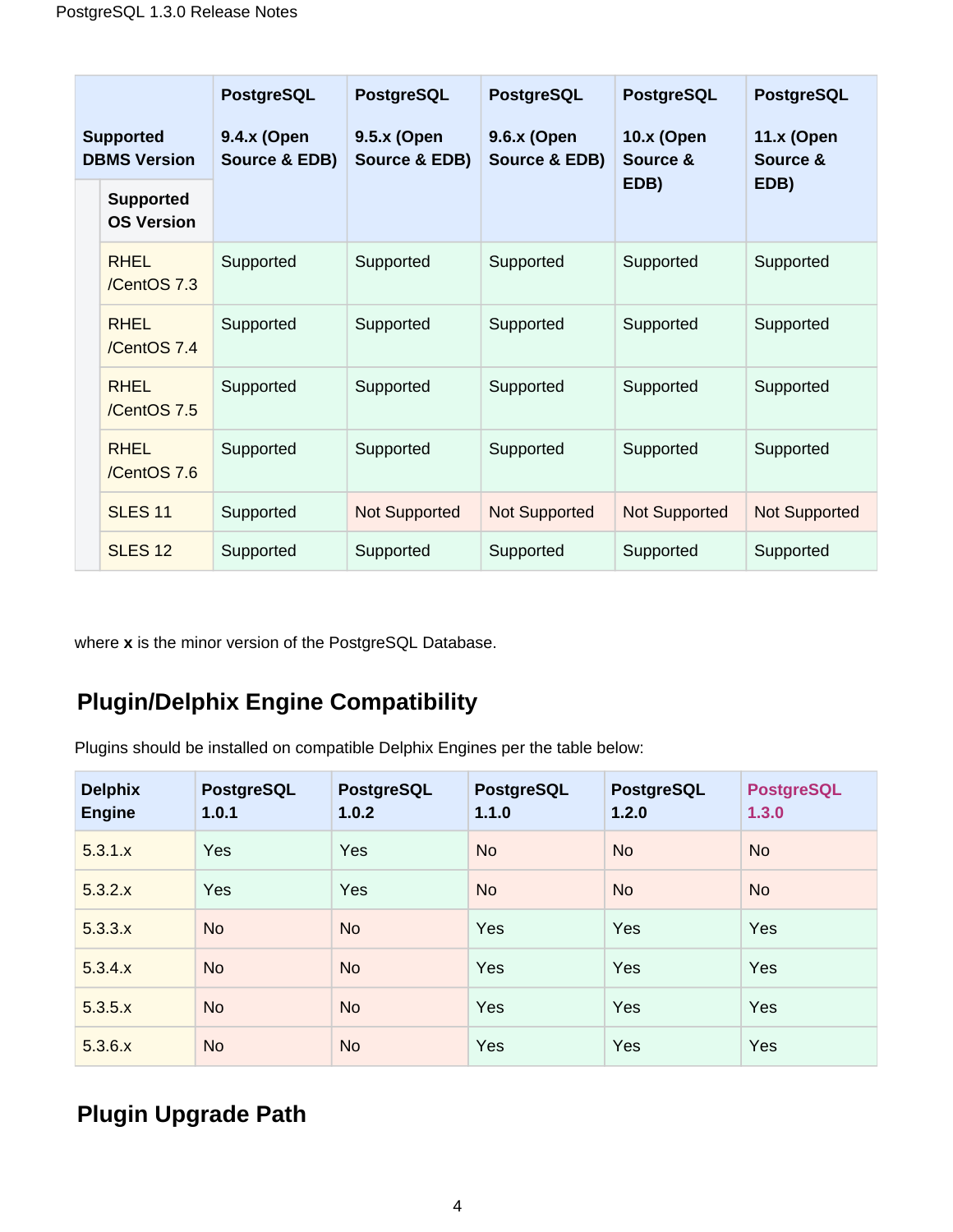#### **Path A - New Plugin installation for PostgreSQL customers:**

Upload 1.3.0 Plugin for PostgreSQL 9.4.x, 9.5.x, 9.6.x,10.x and 11.x customers

#### **Path B - Existing PostgreSQL customers with different Plugin version:**

| <b>Your Version</b> | Recommended Upgrade Path to 1.3.0                   |
|---------------------|-----------------------------------------------------|
| 1.0.1               | Upgrade to 1.1.0 and follow the upgrade path below. |
| 1.0.2               |                                                     |
| 1.1.0               | Upgrade to 1.2.0 and follow the upgrade path below. |
| 1.2.0               | Upgrade to 1.3.0, the latest plugin for PostgreSQL. |

For PostgreSQL customers with Plugin version 1.0.1 or 1.0.2

Interested in External Backups feature:

Plugin upgrade path: 1.0.1 1.1.0 1.2.0 1.3.0

Plugin upgrade path: 1.0.2 1.1.0 1.2.0 1.3.0

For PostgreSQL customers with Plugin version 1.1.0

Plugin upgrade path: 1.1.0 1.2.0 1.3.0

For PostgreSQL customer with Plugin version 1.2.0

Plugin upgrade path: 1.2.0 1.3.0

#### **Upgrading Existing Objects**

In order to upgrade the existing objects with 1.1.0 (i.e 1.0.1 1.1.0 or 1.0.2 1.1.0), just after the upgrade, it is mandatory to update below two parameters of dSource using "custom Configuration" option on the UI :

- Source IP Address
- Source Port

A critical fault will show up on dSource just after the upgrade. It is because the engine is not able to find the source config from which dSource was created. As we have moved to manual discovery in this release, we need to mark this fault as resolve on the status tab of dSource.